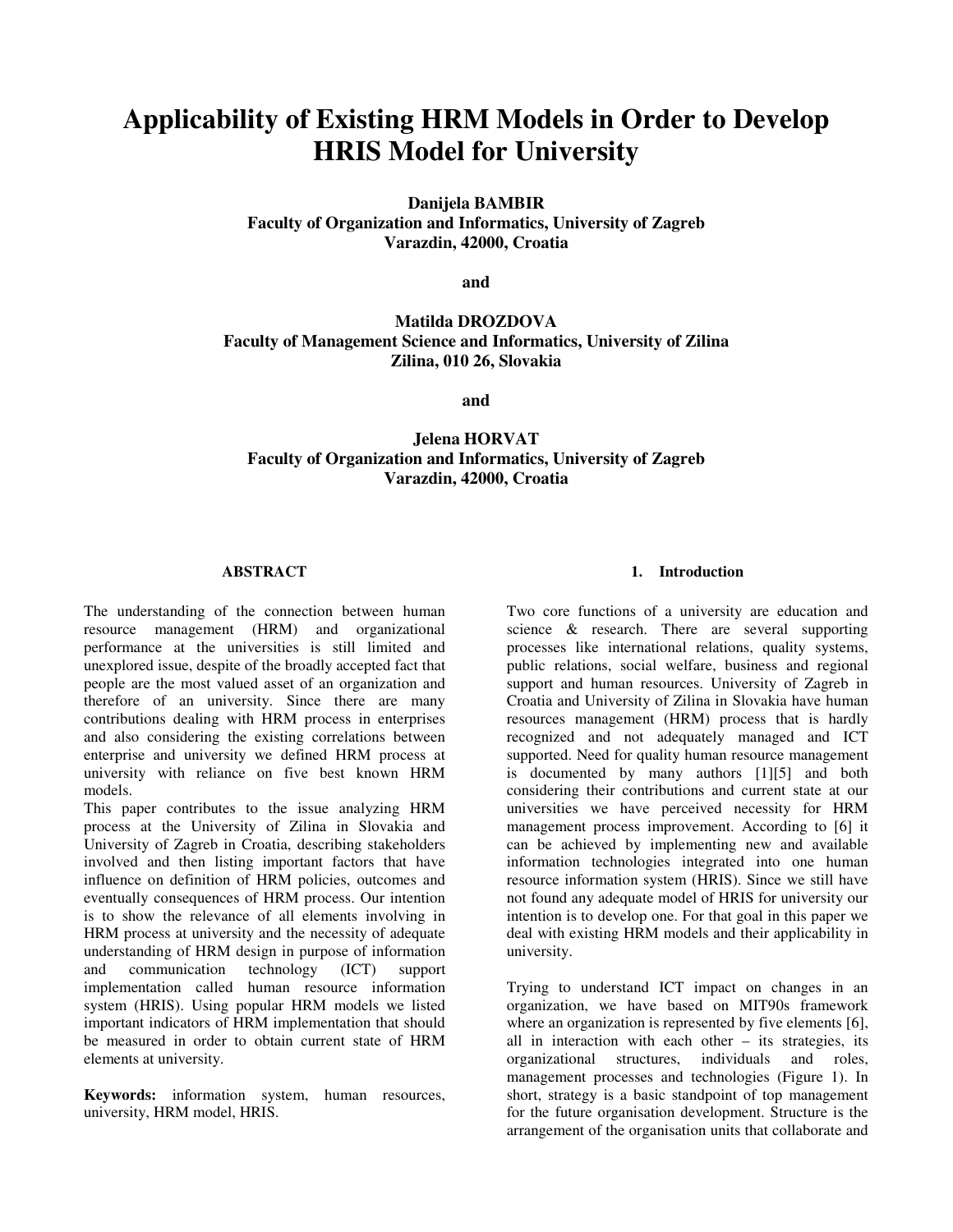contribute to serve one common aim. Management processes plan and control the performance or execution of any type of activity in an organisation. Human resources are the individuals who comprise the workforce of an organization. Technology is the usage and knowledge of tools, techniques and crafts and also a set of systems or methods of an organization.



Figure 1: MIT90s framework [6]

MIT90s framework inspired several authors for further research and application in real systems.

One alternative way of looking at the MIT90s framework is shown in Figure 2 whereby technology is at the centre of the five factors illustrated by two competing triangles. According to Wills, putting technology in the middle does not mean that technology is driving the strategic planning but it is integral to achieving change. ICT-based strategic change demands organization's competencies change/development which is situated in the bottom triangle. Hence, while the organization's strategic position in the top triangle should be managed, change requires careful attention to reconfiguring the bottom triangle. An integrated top-down and bottom-up management of IT-based change is necessary, that will involve all five factors and not only technology or strategy [8].



Figure 2: Integrated Top-Down and Bottom-Up Management of ICT-based Change [8]

#### **2. HRM models**

HRM models are mechanisms to investigate and understand the dynamics of HRM practices in crossnational contexts. HRM incorporates a range of subfunctions and practices that include systems for workforce governance, work organization, staffing and development and reward systems [1]. HRM is concerned with the management of all employment relationships in the firm, incorporating the management of managers as well as non-management labor. It covers a diverse array of styles even with national cultures but the majority of researchers are examining only the traditional "hard" and "soft" models of HRM.

Three levels of factors and variables that are known to influence HRM policies and practices are worth considering for HRM examinations in different national and regional settings [2]. These are:

- 1. *National factors* (such as national culture, national institutions, business sectors and dynamics business environment)
- 2. *Contingent variables* (such as age, size, nature, ownership, life cycle stage of organization, presence of trade unions and interests of different stakeholders)
- 3. *Organizational strategies* (such as the ones proposed by Miles and Snow, 1978 – prospectors, analyzers, defenders and reactors; and Porter, 1985 – competitive strategies based on cost leadership, product differentiation and market focus) and policies (related to primary HR functions, internal labor markets, level of integration and devolvement and nature of work)

Following is the description of five broadly recognized HRM models [2][5] that we have used for our HRM indicators definition.

#### **2.1 The matching model (Fomburn et al., 1984)**

The matching model is one of the first models, made by the Michigan school, which tightly connects HRM system with organizational strategy [1]. Therefore it focuses on accomplishing strategic objectives of the organization with ultimate aim of increasing competitive advantage, using human resources as any other factor of production [4]. Model consists of four generic processes or functions that are common for all organizations: selection, appraisal, rewards and development. Selection matches available human resources to jobs. Appraisal monitors performance and provides feedback to the organization and its employees. Rewarding system should reward appropriate performance, both short and long-term achievements. Development takes care of developing high quality employees, in knowledge and skills.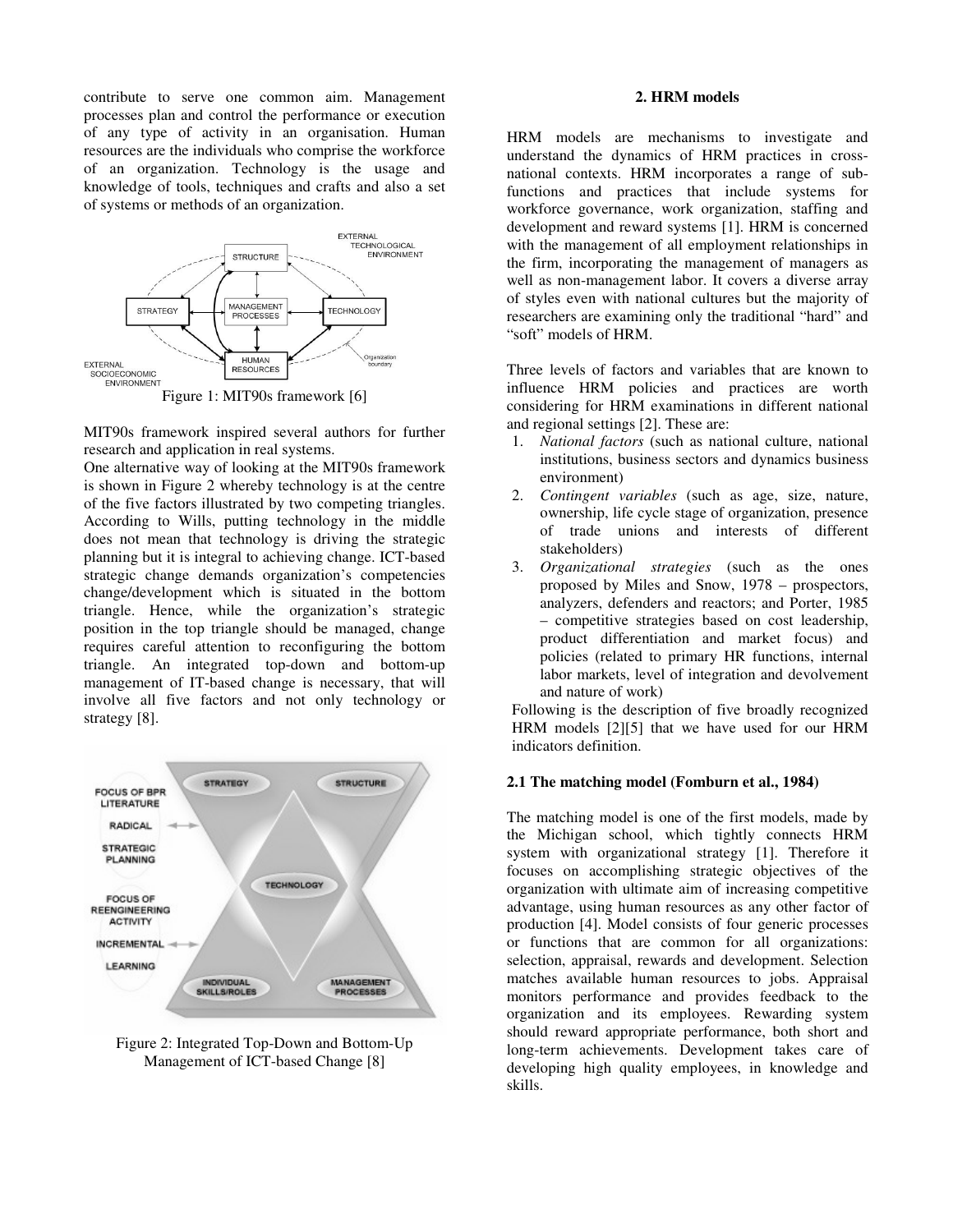Further developments of the matching model were made by Schuler's group where they concluded that the same HRM practices are used differently by organizations that differ in their organizational strategies. And also, organizations are likely to use different HRM practices for a particular level of employees. Further, as organizations change strategies they probably change HRM practices.

## **2.2 The Harvard model (Beer et al., 1984)**

While in the matching model emphasize is put on resource, Harvard model is associated with the human relations, individuals' talents and human willingness to create and work. General managers develop a viewpoint of how they wish to see employees involved in and developed by the organization, and of what HRM policies and practices may achieve those goals [1]. Some strategic vision must be provided from general managers to avoid independent activities, each guided by its own practice tradition. The Harvard school describes two important characteristics of HRM. Firstly, line managers are responsible for ensuring the alignment of competitive strategy and personnel policies. Secondly, personnel set policies that govern how personnel activities are developed and implemented [1]. Model widens the context of HRM in a way that includes the interests of owners and those of employees as well as between various interest groups creating high commitment work system where behavior all of stakeholders is selfregulated rather than controlled by sanctions and pressures [4]. However, communication plays important role in management of such system.

## **2.3 The contextual model (Hendry et al., 1988; Hendry and Pettigrew, 1992)**

This framework is defined by two components, the external environment context (socio-economic.) external environment context (socio-economic, technological, political-legal and competitive) and the internal organizational context (culture, structure, leadership, task technology and business output) [7]. Interconnection and interdependency between these two contexts define content of an organization's HRM.

Martín-Alcázar et al. in [5] comprise all studies about contextual model of HRM where model is integrated in an internal framework defined by a certain organizational climate and culture and also by the firm's size and structure, its productive technology, orientation to innovation and diverse interests of the different stakeholders involved. On the other hand, the external framework is described by variables such as the legislative, governmental, political and institutional context, a certain set of social and economical factors, cultural differences, union influence or the particular conditions of the labor market and the educational and university system. This model puts emphasis on international dimension of HRM that considers the particularities of each geographic context in which HRM decisions are made.

## **2.4 The 5-P model (Schuler, 1992)**

Strategic needs of an organization are supported with five human resource activities: Philosophies, Policies, Programs, Practices and Processes. These activities rely on each other achieving the organization's needs. Philosophy expresses the role of human resources in the overall success of the business and all embracing values and guiding principles for managing people. Policies provide guidelines defining how these values, principles and the strategies should be applied and implemented in specific areas of HRM. Further, programs enable HR strategies, policies and practices to be implemented according to plan in a way that give answer to the specific questions (for example, what kind and how many people will be required?). Practices provide understanding of individual roles, comprising the informal approaches used in managing people. And finally, processes are formal procedures and methods used to put HR strategic plans and policies into effect.

This model to a great extent explains the importance of all five HRM activities in achieving the organization's strategic needs, and shows the interrelatedness of these activities that are often treated separately in the literature [2].

## **2.5 The European model (Brewster, 1993, 1995)**

European model is based on the premise that European organizations operate with restricted autonomy. So model deals with all constraints set on international (European Union), national (national culture and legislation), organizational (ownership) and HRM level (trade union involvement and consultative arrangements) [7]. Constraints are also described as "outer" (legalistic framework, vocational training programs, social security provisions and the ownership patterns) and "internal" (union influence and employee involvement in decision making). Further, the European model shows an interaction between HR strategies, business strategy and HRM practice, and their interaction with an external environment constituting national culture, power system, legislation, education and employee representation. This means that HR strategies are closely related to the organization strategy and external environment [2].

## **2.6 An integrative model of HRM**

Considering all previously described models of HRM Martín-Alcázar in cooperation with other authors in 2005 [5] designed an integrative model of HRM. As each of these models focuses on a specific dimension of the system, together they offer a complete explanation of this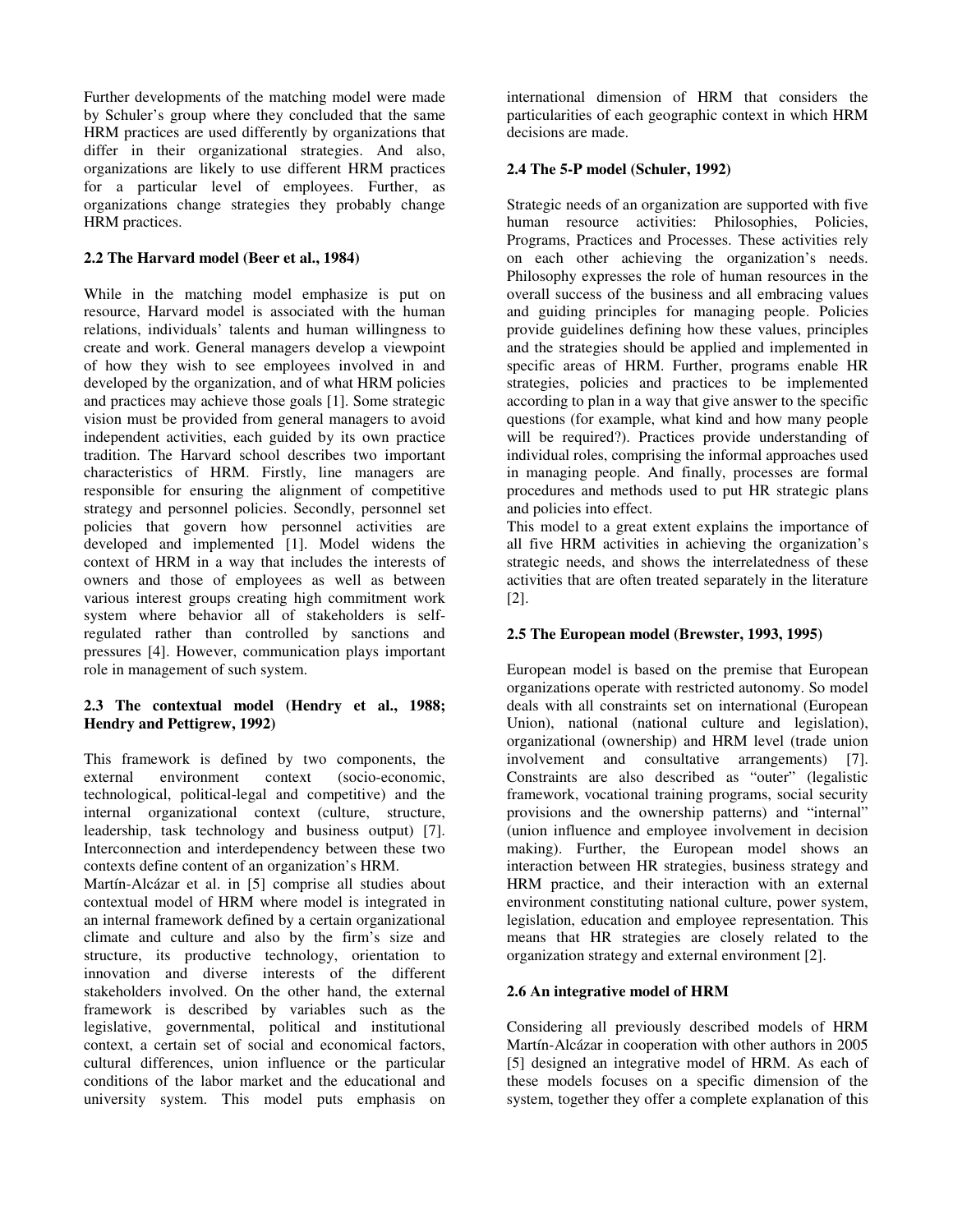organizational function that, in general terms, represents our common present understanding of the complex phenomenon of strategic HRM.

In model depicted in Figure 3 they define HRM as the integrated set of practices, policies and strategies through which organizations manage their human capital that influences and is influenced by the business strategy, the organizational context and the socio-economic context.

Both the model and this definition highlight the main dimensions of HRM: (1) horizontally, HRM is presented as the set of strategy, policies and practices that define this system relate to each other in a synergic way to

manage and develop the stock of knowledge, skills and abilities of the organization. In this sense, human capital is considered the object of HRM. Finally, the effects of the system are considered to the consequences of HRM decisions on the individual, social and organizational level. (2) Vertically: in addition to the classical explanation of the business strategy as a contingency variable, the model considers a contextual framework for HRM characterized by a certain set of organizational and socioeconomic variables. The bidirectional sense of these relationships lets the model explain the dynamic nature of HRM (Martín-Alcázar et al. 2005).



Figure 3: An integrative model for strategic human resources management [5]

#### **3. HRM process at university**

This previously described integrative model was our outset to examine HRM implementation at our universities. Unfortunately, our findings were inconsiderable hence there is no significant movements toward this.

University of Zagreb has established Office for Human Relations with advisor and expert for human resource activities but there is still no any HRM strategy for whole university or any polices and guidelines. Therefore, it is up to every faculty how it will solve this problem if it even realizes that it should be solved.

For example, Faculty of Organization and Informatics University of Zagreb does not have (trained) person charged for HRM activities so decisions about workforce

governance, work organization, recruitment, education and training, career development, reward systems and other HRM activities makes Management of Faculty. Decisions are made according to arising situations so there are some procedures and systems as their result (web-based system for teaching evidence, internal webpage listing current employee status/title, emerging eportfolio).

As for the University of Zilina, it specifies following long-term goals:

- To accomplish 40% share of professors and associated professors from their pedagogical and research staff.
- To improve the conditions for young people (participation in the projects, social support etc.).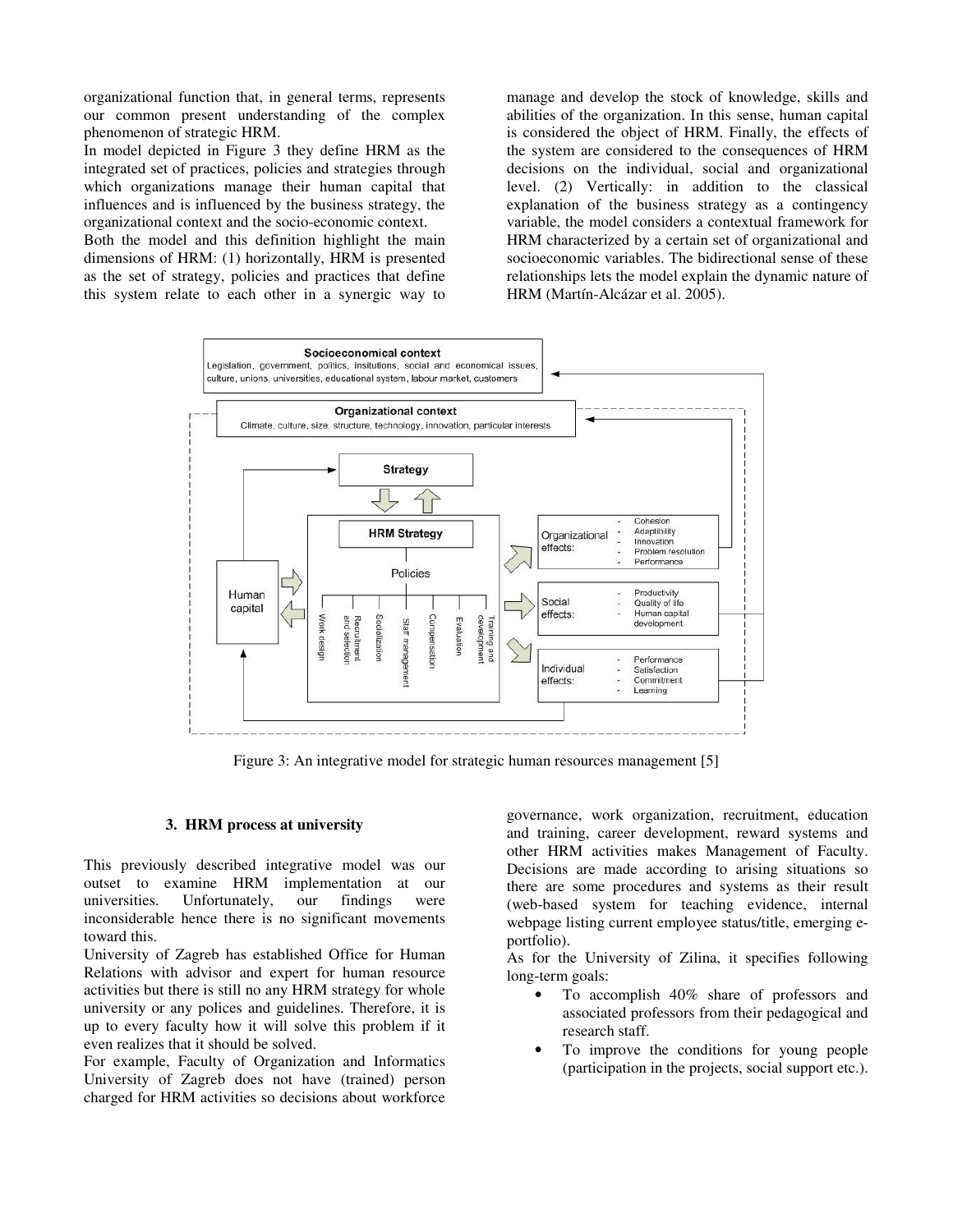- To support administrative staff through its personal development in the frame of the Life Long Learning.
- To monitor and evaluate employees and their positions in organization structure in order to rationalize all activities and processes. An external organization can be engaged for this purpose.
- To develop and implement personalized information systems in order to simplify the administration procedures and ensure an access to the data for managers.

Nowadays existing personnel departments provide only some of services connected with HRM. For example recruitment, personal documents evidence and activities connected with reward administration. The Managements of Faculties work with additional HRM activities as career development, work organization and workforce governance without any system approach.

Even if the strategic aims would be formulated correctly at the University of Zilina, it would be necessary to solve the tactic part before the realization.

## **4. Indicators**

In this part, with help of Budhwar's research [2] of applicability of HRM models in India's enterprises, we list indicators of HRM models application in universities that should be examined.

### **The matching model**

Are HRM practices and university strategy tightly connected? Does University Management believe they should develop HRM systems only for the effective implementation of their university strategies?

Does university consider their human resources (only) as a cost? Or do they invest resources to the training of them?

Are HRM strategies different for some levels of employees?

*Indicators***:** 

- number of academic people involved in formation of university strategies (education, research…)
- (non)existence of HRM bodies (office, managers, experts, advisors)
- (non)existence of HRM strategy
- number of HRM representatives in University Management
- number of HRM representatives actively involved in implementation of university strategies
- (non)existence of HR development
- total amount of money spent on education and training of academic employees
- amount of money spent on education and training per employee
- percentage of all employees that are trained in the areas of performance evaluation, communication, delegation, motivation, mentoring, team building
- difference in approach to the management of professors, assistants, technical, non-technical and other employees
- difference in sharing of organizational information with different levels of employees

#### **5-P model**

In what extent is HRM integrated into the university strategies?

What is the level of responsibility for HRM devolved to particular faculty/department/employee?

*Indicators*:

- translation of HRM strategy into a clear set of work programs
- assignment of responsibilities to all professors, assistants, technical and non-technical personnel for implementing HRM policies

## **The Harvard model**

How different stakeholders and situational and contingent variables influence on HRM policies and practices? *Indicators*:

- way of communication with employees: through unions /work councils / suggestion box(es) / attitude survey / quality circles / web portals / e-mail and instant messages / no formal methods
- way of recruitment: through recruitment agencies / from current employees / by advertising internally / by advertising externally / by word of mouth/through apprenticeship / by use of search and selection consultants
- way of compensation on the basis of: total work experience (length of service) / participation of personnel in international and domestic projects / publishing new scientific papers or books or other online/printed material / achieving good results in work with students/other employees / work experience, performance and skills
- way of training and development through: assessment centres / annual career development interview / performance appraisal of employees / formal career plans / personal career plan / succession plans

## **The contextual model**

What is the influence of economic (competitive pressures, ownership and control, organization size and structure, organizational growth path or stage in the life cycle and the structure of the industry), technological (type of production system), socio-political (pressure groups) factors and contingent variables (size, age, nature of organization) on HRM policies and practices?

# *Indicators*:

• impact of size of university and presence of unions